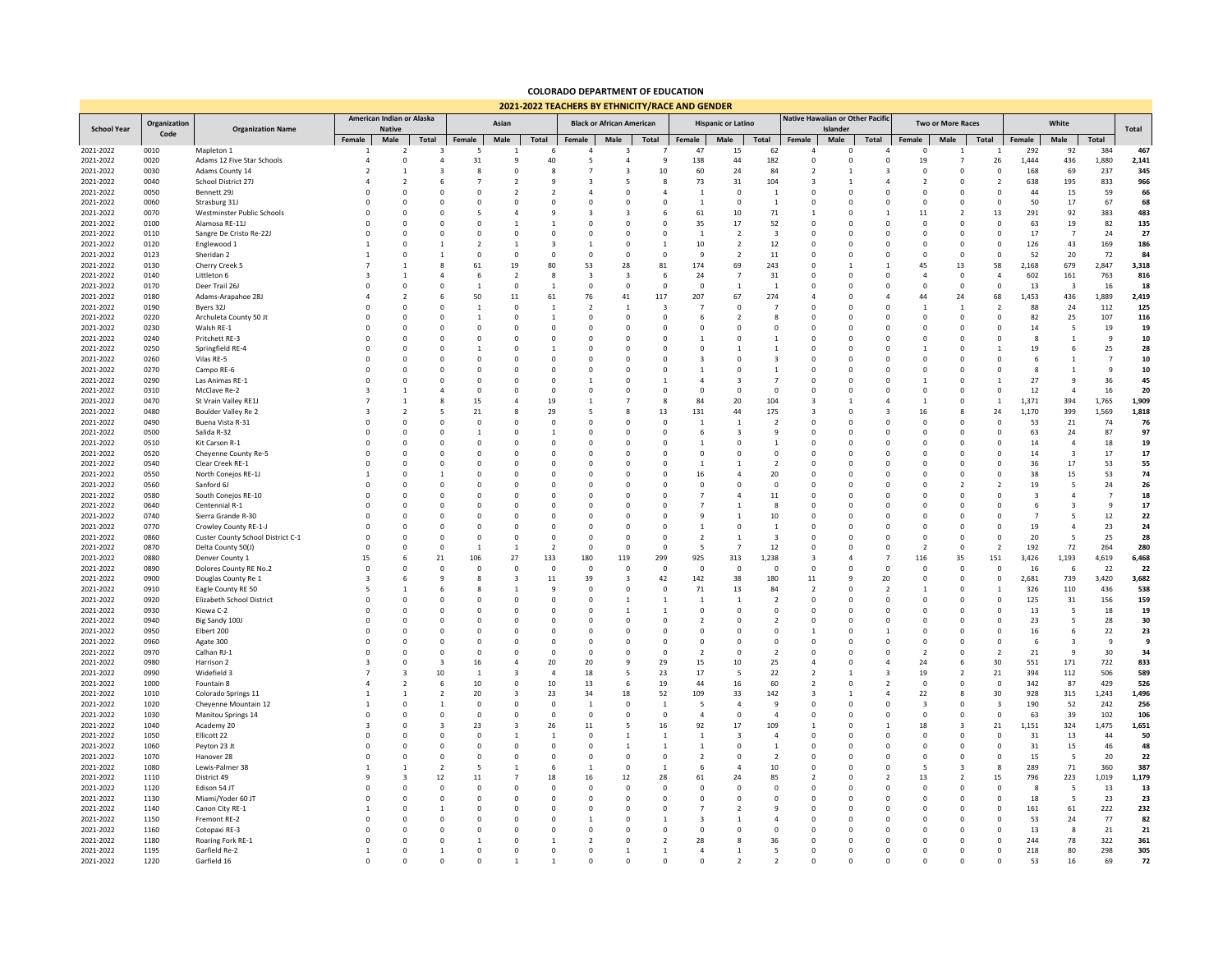| 2021-2022 | 1330 | Gilpin County RE-1                   |                          | $\Omega$                | $^{\circ}$              |                          | $\Omega$       | $\mathbf 0$             | $\Omega$       | $\Omega$       | $\Omega$                | $\Omega$                 | n                       | $^{\circ}$              | $^{\circ}$               | O             | $\Omega$               |                          | O              | $\mathbf 0$      | 25             | 8                        | 33             | 33    |
|-----------|------|--------------------------------------|--------------------------|-------------------------|-------------------------|--------------------------|----------------|-------------------------|----------------|----------------|-------------------------|--------------------------|-------------------------|-------------------------|--------------------------|---------------|------------------------|--------------------------|----------------|------------------|----------------|--------------------------|----------------|-------|
|           |      |                                      |                          |                         |                         |                          |                |                         |                |                |                         |                          |                         |                         |                          |               |                        |                          |                |                  |                |                          |                |       |
| 2021-2022 | 1340 | West Grand 1-JT                      | $\Omega$                 | $\Omega$                | $\Omega$                | $\Omega$                 | $\Omega$       | $\mathsf{o}\,$          | $\Omega$       | $\Omega$       | $\Omega$                | $\Omega$                 | $\Omega$                | $\mathsf 0$             | $\mathbf 0$              | $\Omega$      | $\Omega$               | $\mathbf 0$              | $\Omega$       | $\mathbf 0$      | 25             | ${\bf 11}$               | 36             | 36    |
|           | 1350 |                                      | $\Omega$                 | $\Omega$                | $\Omega$                | $\Omega$                 | $\Omega$       | $\mathbf 0$             | $\Omega$       | $\Omega$       | $\Omega$                |                          | $\Omega$                | 5                       | $^{\circ}$               | $\Omega$      | $\Omega$               | $^{\circ}$               | $\Omega$       | $^{\circ}$       | 78             | 24                       | 102            | 107   |
| 2021-2022 |      | East Grand 2                         |                          |                         |                         |                          |                |                         |                |                |                         |                          |                         |                         |                          |               |                        |                          |                |                  |                |                          |                |       |
| 2021-2022 | 1360 | Gunnison Watershed RE1J              | $\Omega$                 | $\mathbf{0}$            | $\Omega$                | $\Omega$                 | $\mathbf 0$    | $\mathbf 0$             | $\Omega$       | $^{\circ}$     | $\Omega$                |                          | $\mathcal{L}$           | 3                       | $^{\circ}$               | $\Omega$      | $\Omega$               | $^{\circ}$               | $\Omega$       | $^{\circ}$       | 114            | 35                       | 149            | 152   |
|           |      |                                      |                          |                         |                         |                          |                |                         |                |                |                         |                          |                         |                         |                          |               |                        |                          |                |                  |                |                          |                |       |
| 2021-2022 | 1380 | Hinsdale County RE 1                 | $\Omega$                 | $\mathbf{0}$            | $^{\circ}$              | $\Omega$                 | $\mathbf 0$    | 0                       | $\Omega$       | $^{\circ}$     | $\mathbf 0$             | $\Omega$                 | $\mathbf 0$             | 0                       | $^{\circ}$               | $\Omega$      | $\Omega$               | $\mathbf{0}$             | $^{\circ}$     | $\mathbf 0$      | -8             | $\overline{4}$           | 12             | 12    |
| 2021-2022 | 1390 | Huerfano Re-1                        | $\Omega$                 | $\mathbf{0}$            | $^{\circ}$              | $\Omega$                 | $\mathbf 0$    | 0                       | $\Omega$       | $^{\circ}$     | $^{\circ}$              |                          | $\circ$                 | $\overline{\mathbf{3}}$ | $^{\circ}$               | $\Omega$      | $\Omega$               | $\mathbf{0}$             | $^{\circ}$     | $\mathbf 0$      | 16             | 5                        | 21             | 24    |
|           |      |                                      |                          |                         |                         |                          |                |                         |                |                |                         |                          |                         |                         |                          |               |                        |                          |                |                  |                |                          |                |       |
| 2021-2022 | 1400 | La Veta Re-2                         | $\Omega$                 | $\mathbf{0}$            | $^{\circ}$              | $\Omega$                 | $\mathbf 0$    | 0                       | $^{\circ}$     | $^{\circ}$     | $\mathbf 0$             |                          | $\mathbf{1}$            | $\overline{2}$          | $^{\circ}$               | $\Omega$      | $\mathbf 0$            | $\mathbf 0$              | $^{\circ}$     | $\mathbf 0$      | 17             | 8                        | 25             | 27    |
| 2021-2022 | 1410 | North Park R-1                       | $\Omega$                 | $\Omega$                | $\Omega$                | $\Omega$                 | $\Omega$       | $\Omega$                | $\Omega$       | $\Omega$       | $\Omega$                | $\Omega$                 | $\Omega$                | $\Omega$                | $\Omega$                 | $\Omega$      | $\Omega$               | $\Omega$                 | $\Omega$       | $\mathbf 0$      | 11             | 5                        | 16             | 16    |
|           |      |                                      |                          |                         |                         |                          |                |                         |                |                |                         |                          |                         |                         |                          |               |                        |                          |                |                  |                |                          |                |       |
| 2021-2022 | 1420 | Jefferson County R-1                 | 15                       | 8                       | 23                      | 41                       | $10\,$         | 51                      | $\overline{2}$ | $\overline{3}$ | 5                       | 240                      | 81                      | 321                     | $\overline{\phantom{a}}$ | $\mathcal{P}$ | $\boldsymbol{\Lambda}$ | 65                       | 18             | 83               | 3,274          | 1,071                    | 4,345          | 4,832 |
|           |      |                                      |                          |                         |                         |                          |                |                         |                |                |                         |                          |                         |                         |                          | $\Omega$      |                        |                          |                |                  |                |                          |                |       |
| 2021-2022 | 1430 | Eads RE-1                            | $\Omega$                 | $\mathbf{0}$            | $^{\circ}$              | $\Omega$                 | $\mathbf 0$    | $\mathbf 0$             | $\Omega$       | $^{\circ}$     | $^{\circ}$              | $\Omega$                 | $\mathbf 0$             | $^{\circ}$              | $^{\circ}$               |               | $\Omega$               | $\Omega$                 | $\mathbf 0$    | $^{\circ}$       | 15             | 5                        | 20             | 20    |
| 2021-2022 | 1440 | Plainview RE-2                       | $\Omega$                 | $\mathbf{0}$            | $\Omega$                | $\Omega$                 | $\mathbf 0$    | $\mathbf 0$             | $\Omega$       | $^{\circ}$     | $\mathbf 0$             | $\Omega$                 | $\mathbf 0$             | $\mathbf 0$             | $^{\circ}$               | $\Omega$      | $\Omega$               | $^{\circ}$               | $\mathbf 0$    | $\mathsf 0$      | 6              | $\overline{2}$           | 8              | -8    |
|           |      |                                      |                          |                         |                         |                          |                |                         |                |                |                         |                          |                         |                         |                          |               |                        |                          |                |                  |                |                          |                |       |
| 2021-2022 | 1450 | Arriba-Flagler C-20                  | $\Omega$                 | $\mathbf{0}$            | $\mathbf 0$             | $\Omega$                 | $\mathbf 0$    | $\mathbf 0$             | $\Omega$       | $^{\circ}$     | $^{\circ}$              | $\Omega$                 | $\mathbf 0$             | 0                       | $^{\circ}$               | $\Omega$      | $\Omega$               | $^{\circ}$               | $\mathbf 0$    | $\mathbf 0$      | 16             | $\overline{2}$           | 18             | 18    |
|           |      |                                      | $\Omega$                 | $\mathbf{0}$            |                         |                          | $\mathbf 0$    |                         |                |                |                         |                          |                         |                         | $^{\circ}$               | $\Omega$      | $\Omega$               |                          |                |                  |                |                          |                |       |
| 2021-2022 | 1460 | Hi-Plains R-23                       |                          |                         | $^{\circ}$              |                          |                | 1                       |                | $\mathbf 0$    | $\mathbf{1}$            |                          | $\circ$                 | 1                       |                          |               |                        | $\mathbf 0$              | $^{\circ}$     | $\mathbf 0$      | 12             | $\overline{\mathbf{3}}$  | 15             | 18    |
| 2021-2022 | 1480 | Stratton R-4                         |                          | $\mathbf{0}$            | $^{\circ}$              | $\Omega$                 | 0              | $\mathbf 0$             | $\Omega$       | $^{\circ}$     | $^{\circ}$              | $\Omega$                 | $\mathbf 0$             | 0                       | $^{\circ}$               | $\Omega$      | $\mathbf 0$            | $\mathbf 0$              | $^{\circ}$     | $\mathbf 0$      | 13             | $\overline{\mathbf{3}}$  | 16             | 16    |
|           |      |                                      |                          |                         |                         |                          |                |                         |                |                |                         |                          |                         |                         |                          |               |                        |                          |                |                  |                |                          |                |       |
| 2021-2022 | 1490 | Bethune R-5                          | $\Omega$                 | $\mathbf 0$             | $\Omega$                |                          | $\Omega$       | $\mathbf{1}$            | $\Omega$       | $\mathbf 0$    | $\Omega$                | $\Omega$                 | $\Omega$                | $\mathsf{o}\,$          | $\Omega$                 | $\Omega$      | $\Omega$               | $\overline{\phantom{a}}$ | O              | $\boldsymbol{2}$ | 10             | $\overline{2}$           | 12             | 15    |
| 2021-2022 | 1500 | Burlington RE-6J                     |                          | $\overline{0}$          | $\Omega$                |                          |                | $\overline{2}$          | $\Omega$       | $\mathbf 0$    | $\mathbf 0$             |                          | $\Omega$                | $\overline{\mathbf{3}}$ |                          | $\Omega$      | $\overline{1}$         | $\Omega$                 | $\Omega$       | $\mathbf 0$      | 29             | 13                       | 42             | 48    |
|           |      |                                      |                          |                         |                         |                          |                |                         |                |                |                         |                          |                         |                         |                          |               |                        |                          |                |                  |                |                          |                |       |
| 2021-2022 | 1510 | Lake County R-1                      |                          | $\overline{0}$          | $\Omega$                |                          |                | $\mathbf{1}$            | $\Omega$       | $\mathbf 0$    | $\mathbf 0$             | $\overline{\phantom{a}}$ | $\mathbf 0$             | $\overline{2}$          | $^{\circ}$               | $\Omega$      | $\mathbf 0$            |                          | 0              | $\mathbf{1}$     | 40             | $12\,$                   | 52             | 56    |
|           |      |                                      |                          |                         |                         |                          |                |                         |                |                |                         |                          |                         |                         |                          |               |                        |                          |                |                  |                |                          |                |       |
| 2021-2022 | 1520 | Durango 9-R                          |                          | $\overline{0}$          | 4                       |                          |                | $\overline{4}$          |                | $\mathbf{1}$   | $\overline{2}$          | 13                       | 10                      | 23                      |                          | $\Omega$      | $\mathbf{1}$           |                          |                | $\overline{2}$   | 272            | 80                       | 352            | 388   |
| 2021-2022 | 1530 | Bayfield 10 Jt-R                     |                          | $\mathbf 0$             | $\mathbf 0$             |                          | 0              | $\mathbf{1}$            |                | $\circ$        | $\mathbf 0$             | $\mathbf{1}$             | $\mathbf{1}$            | $\overline{2}$          | $^{\circ}$               | $\Omega$      | $\circ$                |                          |                | $\mathbf 0$      | 73             | 25                       | 98             | 101   |
|           |      |                                      |                          |                         |                         |                          |                |                         |                |                |                         |                          |                         |                         |                          |               |                        |                          |                |                  |                |                          |                |       |
| 2021-2022 | 1540 | Ignacio 11 JT                        |                          | $\mathbf{0}$            | $\overline{2}$          |                          | $\mathbf{1}$   | $\overline{\mathbf{3}}$ |                | $\circ$        | $\overline{1}$          | 6                        | 5                       | $11\,$                  | $^{\circ}$               | $\mathbf 0$   | $\circ$                |                          | 0              | $\overline{2}$   | 33             | 15                       | 48             | 67    |
| 2021-2022 | 1550 | Poudre R-1                           |                          | $\overline{\mathbf{3}}$ | $\overline{7}$          | 13                       | 3              | $16\,$                  | २              | $\mathbf{1}$   | $\overline{4}$          | 78                       | 31                      | 109                     | $\mathbf{1}$             | $\Omega$      | $\mathbf{1}$           |                          |                | 8                | 1,307          | 439                      | 1,746          | 1,891 |
|           |      |                                      |                          |                         |                         |                          |                |                         |                |                |                         |                          |                         |                         |                          |               |                        |                          |                |                  |                |                          |                |       |
| 2021-2022 | 1560 | Thompson R2-J                        |                          | $\overline{0}$          | $\overline{3}$          | 6                        | $\overline{2}$ | 8                       |                | $\mathbf{1}$   | $\overline{2}$          | 29                       | $\overline{7}$          | 36                      | $\Omega$                 | $\Omega$      | $\Omega$               |                          | $\Omega$       | $\overline{1}$   | 682            | 219                      | 901            | 951   |
|           |      |                                      |                          |                         |                         |                          |                |                         |                |                |                         |                          |                         |                         |                          |               |                        |                          |                |                  |                |                          |                |       |
| 2021-2022 | 1570 | Estes Park R-3                       | $\Omega$                 | $\overline{0}$          | $\Omega$                | $\Omega$                 | $\mathbf{1}$   | $\mathbf{1}$            | $\Omega$       | $\mathbf 0$    | $\mathbf 0$             | $\overline{\mathbf{3}}$  | $\overline{1}$          | $\overline{4}$          |                          | $\Omega$      | $\mathbf{1}$           |                          | $\Omega$       | $\mathbf{1}$     | 58             | 22                       | 80             | 87    |
| 2021-2022 | 1580 | Trinidad 1                           |                          | $\overline{0}$          | $\mathbf 0$             |                          | 0              | $\mathbf{1}$            | $\Omega$       | $\mathbf 0$    | $\mathbf 0$             | 14                       | $\overline{2}$          | 16                      | $^{\circ}$               |               | $\mathbf{1}$           |                          | 0              | $\mathbf{1}$     | 21             | 5                        | 26             | 45    |
|           |      |                                      |                          |                         |                         |                          |                |                         |                |                |                         |                          |                         |                         |                          |               |                        |                          |                |                  |                |                          |                |       |
| 2021-2022 | 1590 | Primero Reorganized 2                |                          | $\overline{0}$          | $\mathbf{1}$            | $\Omega$                 | 0              | $\mathbf 0$             | $^{\circ}$     | $\mathbf 0$    | $\mathbf 0$             | $\overline{4}$           | $\overline{1}$          | 5                       | $^{\circ}$               | $\Omega$      | $\mathbf 0$            | $\mathbf 0$              | 0              | $\mathbf 0$      | 11             | $\overline{2}$           | 13             | 19    |
|           |      |                                      |                          |                         |                         |                          |                |                         |                |                |                         |                          |                         |                         |                          |               |                        |                          |                |                  |                |                          |                |       |
| 2021-2022 | 1600 | Hoehne Reorganized 3                 |                          | $\mathbf{0}$            | $\mathbf 0$             |                          | 0              | $\mathbf 0$             | $^{\circ}$     | $\mathbf 0$    | $\mathbf 0$             |                          | $\overline{\mathbf{3}}$ | 6                       | $^{\circ}$               | $\mathbf 0$   | $\circ$                | $\mathbf 0$              | 0              | $\mathbf 0$      | 12             | $\overline{\mathbf{3}}$  | 15             | 21    |
| 2021-2022 | 1620 | Aguilar Reorganized 6                |                          | $\mathbf{0}$            | $\mathbf 0$             |                          | 0              | $\mathbf 0$             | $^{\circ}$     | $\circ$        | $\mathbf 0$             |                          | 0                       | $\mathbf 0$             | $^{\circ}$               | $\mathbf 0$   | $\circ$                | $\mathbf 0$              | 0              | $\mathbf 0$      | 9              | $\mathbf{1}$             | $10\,$         | 10    |
|           |      |                                      |                          |                         |                         |                          |                |                         |                |                |                         |                          |                         |                         |                          |               |                        |                          |                |                  |                |                          |                |       |
| 2021-2022 | 1750 | <b>Branson Reorganized 82</b>        |                          | $\Omega$                | $\Omega$                |                          | $\Omega$       | $\Omega$                | $\Omega$       | $\Omega$       | $\mathfrak{g}$          |                          | Ò                       | $\mathsf 0$             | $\Omega$                 |               | $\mathbf{1}$           | $\Omega$                 | $\Omega$       | $\Omega$         | 31             | $\overline{4}$           | 35             | 36    |
| 2021-2022 | 1760 | Kim Reorganized 88                   |                          | $\overline{0}$          | $\Omega$                |                          | $\Omega$       | $\Omega$                | $\Omega$       | $\Omega$       | $\mathfrak{g}$          | $\Omega$                 | $\Omega$                | $\mathbf 0$             | $\Omega$                 | $\Omega$      | $\Omega$               | $\Omega$                 | $\Omega$       | $\mathbf 0$      | $\overline{9}$ | $\mathbf 0$              | $\mathbf{q}$   | -9    |
|           |      |                                      |                          |                         |                         |                          |                |                         |                |                |                         |                          |                         |                         |                          |               |                        |                          |                |                  |                |                          |                |       |
| 2021-2022 | 1780 | Genoa-Hugo C113                      |                          | $\overline{0}$          | $\Omega$                |                          | $\Omega$       | $\mathbf 0$             | $\Omega$       | $\Omega$       | $\Omega$                |                          | $\Omega$                | $\mathbf 0$             | $\Omega$                 | $\Omega$      | $\Omega$               | $\Omega$                 | $\Omega$       | $\mathbf 0$      | 19             | $\mathbf{1}$             | 20             | 20    |
|           |      |                                      |                          |                         |                         |                          |                |                         |                |                |                         |                          |                         |                         |                          |               |                        |                          |                |                  |                |                          |                |       |
| 2021-2022 | 1790 | Limon RE-4J                          | $\Omega$                 | $\overline{0}$          | $\Omega$                |                          | $\Omega$       | $\mathbf 0$             | $\Omega$       | $\Omega$       | $\Omega$                | $\Omega$                 | $\Omega$                | $\mathbf 0$             | $\Omega$                 | $\Omega$      | $\Omega$               | $\Omega$                 | $\Omega$       | $\mathbf 0$      | 28             | $\overline{7}$           | 35             | 35    |
| 2021-2022 | 1810 | Karval RE-23                         | $\Omega$                 | $\overline{0}$          | $\Omega$                |                          | $\Omega$       | $\mathbf{1}$            | $\Omega$       | $\Omega$       | $\Omega$                | $\Omega$                 | $\Omega$                | $\mathsf 0$             | $\Omega$                 | $\Omega$      | $\Omega$               | $\Omega$                 | $\Omega$       | $\mathsf 0$      | 6              | $\mathbf{1}$             | $\overline{7}$ | -8    |
|           |      |                                      |                          |                         |                         |                          |                |                         |                |                |                         |                          |                         |                         |                          |               |                        |                          |                |                  |                |                          |                |       |
| 2021-2022 | 1828 | Valley RE-1                          |                          | $\mathbf{0}$            | $\mathbf 0$             |                          | $\overline{2}$ | $\overline{2}$          | $^{\circ}$     | $\circ$        | $\mathbf 0$             |                          | $\overline{a}$          | $\overline{4}$          | $^{\circ}$               | $\mathbf 0$   | $^{\circ}$             | $\mathbf 0$              | 0              | $\mathbf 0$      | 80             | $18\,$                   | 98             | 104   |
| 2021-2022 | 1850 | Frenchman RE-3                       |                          | $\overline{0}$          | $\mathbf 0$             |                          | $\mathbf 0$    | $\mathbf 0$             | $\mathbf 0$    | $\circ$        | $\mathbf 0$             |                          | $\circ$                 | $\mathsf 0$             | $\mathbf 0$              | $\mathbf 0$   | $^{\circ}$             | $\mathbf 0$              | $\overline{0}$ | $\pmb{0}$        | 17             | $\overline{\mathbf{3}}$  | 20             | 20    |
|           |      |                                      |                          |                         |                         |                          |                |                         |                |                |                         |                          |                         |                         |                          |               |                        |                          |                |                  |                |                          |                |       |
| 2021-2022 | 1860 | Buffalo RE-4J                        |                          | $\Omega$                | $\Omega$                |                          | $\Omega$       | $\Omega$                | $\Omega$       | $\Omega$       | $\mathfrak{g}$          |                          | Ò                       | $\overline{1}$          | $\Omega$                 | $\Omega$      | $\Omega$               | $\Omega$                 | $\Omega$       | $\mathbf 0$      | 14             | 8                        | 22             | 23    |
|           |      |                                      |                          |                         |                         |                          |                |                         |                |                |                         |                          |                         |                         |                          |               |                        |                          |                |                  |                |                          |                |       |
| 2021-2022 | 1870 | Plateau RE-5                         |                          | $\overline{0}$          | $\Omega$                |                          | $\Omega$       | $\mathbf 0$             | $\Omega$       | $\Omega$       | $\mathfrak{g}$          | $\Omega$                 | $\Omega$                | $\mathsf 0$             | $\Omega$                 | $\Omega$      | $\Omega$               | $\Omega$                 | $\Omega$       | $\mathbf 0$      | 14             | $\overline{4}$           | 18             | 18    |
| 2021-2022 | 1980 | De Beque 49JT                        |                          | $\overline{0}$          | $\Omega$                |                          | $\Omega$       | $\mathbf 0$             | $\Omega$       | $\Omega$       | $\Omega$                | $\Omega$                 | $\Omega$                | $\mathsf 0$             | $\Omega$                 | $\Omega$      | $\Omega$               | $\Omega$                 | $\Omega$       | $\mathbf 0$      | 9              | $\overline{2}$           | 11             | 11    |
|           |      |                                      |                          |                         |                         |                          |                |                         |                |                |                         |                          |                         |                         |                          |               |                        |                          |                |                  |                |                          |                |       |
| 2021-2022 | 1990 | Plateau Valley 50                    | $\Omega$                 | $\overline{0}$          | $\Omega$                |                          | $\Omega$       | $\mathbf 0$             | $\Omega$       | $\Omega$       | $\Omega$                | $\overline{3}$           | $\mathbf{1}$            | $\overline{a}$          | $\Omega$                 | $\Omega$      | $\Omega$               | $\overline{1}$           | $\mathbf 0$    | $\mathbf{1}$     | 12             | 10                       | 22             | 27    |
|           |      |                                      |                          |                         |                         |                          |                |                         |                |                | $\overline{4}$          |                          |                         |                         | $\mathcal{L}$            | $\Omega$      |                        |                          |                |                  |                |                          |                |       |
| 2021-2022 | 2000 | Mesa County Valley 51                | $\mathcal{P}$            | $\overline{0}$          | $\mathcal{P}$           |                          | $\overline{4}$ | 10                      | $\overline{2}$ | $\mathcal{P}$  |                         | 72                       | 23                      | 95                      |                          |               | $\overline{2}$         | 11                       | $\overline{2}$ | 13               | 897            | 319                      | 1,216          | 1,342 |
| 2021-2022 | 2010 | Creede School District               | $\Omega$                 | $\overline{0}$          | $\mathbf 0$             | $\Omega$                 | $\mathbf 0$    | $\mathbf 0$             | $^{\circ}$     | $\mathbf 0$    | $\mathbf 0$             | $\Omega$                 | $\mathbf 0$             | $\mathsf 0$             | $^{\circ}$               | $\Omega$      | $\mathbf 0$            | $\Omega$                 | $\mathbf 0$    | $\mathsf 0$      | 11             | 5                        | 16             | 16    |
|           |      |                                      |                          |                         |                         |                          |                |                         |                |                |                         |                          |                         |                         |                          |               |                        |                          |                |                  |                |                          |                |       |
| 2021-2022 | 2020 | Moffat County RE: No 1               | $\Omega$                 | $\mathbf 0$             | $\mathbf 0$             | $\Omega$                 | $\mathbf 0$    | $\mathbf 0$             | $\Omega$       | $\mathbf 0$    | $\mathbf 0$             | -5                       | $\mathbf 0$             | 5                       | $\mathbf{1}$             | $\Omega$      | 1                      | $\Omega$                 | $\mathbf 0$    | $\mathsf 0$      | 89             | 28                       | 117            | 123   |
| 2021-2022 | 2035 | Montezuma-Cortez RE-1                | 5                        | $\Omega$                | 5                       | $\mathcal{L}$            | $\mathbf{1}$   | $\overline{3}$          | $\Omega$       | $\Omega$       | $\Omega$                | 12                       | $\Delta$                | 16                      | $\Omega$                 | $\Omega$      | $\Omega$               | $\mathbf{1}$             | $\Omega$       | $\overline{1}$   | 101            | 35                       | 136            | 161   |
|           |      |                                      |                          |                         |                         |                          |                |                         |                |                |                         |                          |                         |                         |                          |               |                        |                          |                |                  |                |                          |                |       |
| 2021-2022 | 2055 | Dolores RE-4A                        | $\Omega$                 | $\Omega$                | $\Omega$                | $\Omega$                 | $\Omega$       | $\mathbf 0$             | $\overline{1}$ | $\Omega$       | $\overline{1}$          | $\overline{3}$           | $\Omega$                | $\overline{3}$          | $\Omega$                 | $\Omega$      | $\Omega$               | $\Omega$                 | $\Omega$       | $\Omega$         | 38             | $14\,$                   | 52             | 56    |
|           |      |                                      |                          |                         |                         |                          |                |                         |                |                |                         |                          |                         |                         |                          |               |                        |                          |                |                  |                |                          |                |       |
| 2021-2022 | 2070 | Mancos Re-6                          | $\Omega$                 | $\Omega$                | $\Omega$                |                          | $\Omega$       | $\overline{1}$          | $\Omega$       | $\Omega$       | $\Omega$                | $\overline{2}$           | $\Omega$                | $\mathcal{L}$           | $\Omega$                 | $\Omega$      | $\Omega$               | $\Omega$                 | $\Omega$       | $\mathbf{0}$     | 27             | 6                        | 33             | 36    |
| 2021-2022 | 2180 | Montrose County RE-1J                | $\overline{\phantom{a}}$ | $\overline{1}$          | $\overline{3}$          | $\overline{2}$           | $\Omega$       | $\overline{2}$          | $\Omega$       | $\Omega$       | $\Omega$                | $\Omega$                 | $\Omega$                | $\Omega$                | $\overline{1}$           | $\Omega$      | $\overline{1}$         | $\Omega$                 | $\Omega$       | $\mathbf{0}$     | 251            | 92                       | 343            | 349   |
|           |      |                                      |                          |                         |                         |                          |                |                         |                |                |                         |                          |                         |                         |                          |               |                        |                          |                |                  |                |                          |                |       |
| 2021-2022 | 2190 | West End RE-2                        | $\Omega$                 | $\overline{0}$          | $\mathbf 0$             | $\Omega$                 | $\mathbf 0$    | $\mathbf 0$             | $\mathbf 0$    | $\mathbf 0$    | $\mathbf 0$             | $\Omega$                 | $\mathbf 0$             | $\mathsf 0$             | $^{\circ}$               | $\Omega$      | $\mathbf 0$            | $\Omega$                 | $\mathbf 0$    | $\mathsf 0$      | 20             | $\mathbf{1}$             | 21             | 21    |
| 2021-2022 | 2395 | Brush RE-2(J)                        | $\Omega$                 | $\overline{0}$          | $\mathbf 0$             | $\Omega$                 | $\overline{2}$ | $\overline{2}$          | $\overline{1}$ | $\mathbf 0$    | $\overline{1}$          | 10                       | 5                       | 15                      | $\mathbf 0$              | $\Omega$      | $\mathbf 0$            | $\Omega$                 | $\mathbf 0$    | $\mathsf 0$      | 63             | 18                       | 81             | 99    |
|           |      |                                      |                          |                         |                         |                          |                |                         |                |                |                         |                          |                         |                         |                          |               |                        |                          |                |                  |                |                          |                |       |
| 2021-2022 | 2405 | Fort Morgan Re-3                     | $\Omega$                 | $\Omega$                | $\Omega$                |                          | $\mathfrak{p}$ | 11                      | $\Omega$       | $\mathbf{1}$   | $\overline{1}$          | 15                       | $\mathfrak{p}$          | 17                      | $\Omega$                 | $\Omega$      | $\Omega$               | $\Omega$                 | $\Omega$       | $\mathsf 0$      | 133            | 46                       | 179            | 208   |
|           |      |                                      |                          | $\Omega$                |                         | $\Omega$                 |                |                         |                |                |                         |                          |                         |                         |                          | $\Omega$      |                        |                          |                |                  |                |                          |                |       |
| 2021-2022 | 2505 | Weldon Valley RE-20(J)               | $\Omega$                 |                         | $\Omega$                |                          | $\Omega$       | $\Omega$                | $\Omega$       | $\Omega$       | $\Omega$                | $\Omega$                 | $\mathbf{1}$            | $\overline{1}$          | $\Omega$                 |               | $\Omega$               | $\Omega$                 | $\Omega$       | $\mathbf{0}$     | 13             | $\overline{\phantom{a}}$ | 18             | 19    |
| 2021-2022 | 2515 | Wiggins RE-50(J)                     | $\Omega$                 | $\overline{1}$          | $\overline{1}$          | $\Omega$                 | $\mathbf{1}$   | $\mathbf{1}$            | $\Omega$       | $\Omega$       | $\Omega$                | $\Omega$                 | $\mathfrak{p}$          | $\mathcal{L}$           | $\Omega$                 | $\Omega$      | $\Omega$               | $\Omega$                 | $\Omega$       | $\mathbf{0}$     | 28             | $11\,$                   | 39             | 43    |
|           |      |                                      |                          |                         |                         |                          |                |                         |                |                |                         |                          |                         |                         |                          |               |                        |                          |                |                  |                |                          |                |       |
| 2021-2022 | 2520 | East Otero R-1                       | $\Omega$                 | $\Omega$                | $\Omega$                |                          | $\mathbf{1}$   | 6                       | $\Omega$       | $\mathbf{1}$   | $\overline{1}$          | 13                       | $\mathbf{1}$            | 14                      | $\Omega$                 | $\Omega$      | $\Omega$               | $\Omega$                 | $\Omega$       | $\mathbf{0}$     | 56             | 18                       | 74             | 95    |
| 2021-2022 | 2530 | Rocky Ford R-2                       | $\Omega$                 | $\Omega$                | $\Omega$                | $\mathbf{1}$             | $\Omega$       | $\overline{1}$          | $\overline{2}$ | $\Omega$       | $\mathcal{P}$           | 13                       | $\mathbf{1}$            | 14                      | $\Omega$                 | $\Omega$      | $\Omega$               | $\Omega$                 | $\mathbf{1}$   | $\overline{1}$   | 24             | $10\,$                   | 34             | 52    |
|           |      |                                      |                          |                         |                         |                          |                |                         |                |                |                         |                          |                         |                         |                          |               |                        |                          |                |                  |                |                          |                |       |
| 2021-2022 | 2535 | Manzanola 3J                         | $\Omega$                 | $\Omega$                | $\Omega$                | $\Omega$                 | $\Omega$       | $\mathbf 0$             | $\Omega$       | $\Omega$       | $\Omega$                | $\Omega$                 | $\mathcal{P}$           | $\overline{2}$          | $\Omega$                 | $\Omega$      | $\Omega$               | $\Omega$                 | $\Omega$       | $\mathsf 0$      | 11             | $\overline{\mathbf{3}}$  | 14             | 16    |
|           |      |                                      |                          | $\Omega$                |                         |                          |                |                         |                |                |                         |                          |                         |                         |                          |               |                        |                          |                |                  |                |                          |                |       |
| 2021-2022 | 2540 | Fowler R-4J                          | $\Omega$                 |                         | $\Omega$                | $\Omega$                 | $\Omega$       | $\mathbf 0$             | $\Omega$       | $\Omega$       | $\Omega$                | $\overline{2}$           | $\mathcal{P}$           | $\Delta$                | $\Omega$                 | $\Omega$      | $\Omega$               | $\mathbf{1}$             | $\Omega$       | $\mathbf{1}$     | 22             | $\overline{9}$           | 31             | 36    |
| 2021-2022 | 2560 | Cheraw 31                            | $\Omega$                 | $\Omega$                | $\Omega$                | $\overline{\phantom{a}}$ | $\Omega$       | $\mathfrak{p}$          | $\Omega$       | $\Omega$       | $\Omega$                | $\Omega$                 | $\Omega$                | $\Omega$                | $\Omega$                 | $\Omega$      | $\Omega$               | $\Omega$                 | $\Omega$       | $\Omega$         | 13             | 6                        | 19             | 21    |
|           |      |                                      |                          |                         |                         |                          |                |                         |                |                |                         |                          |                         |                         |                          |               |                        |                          |                |                  |                |                          |                |       |
| 2021-2022 | 2570 | Swink 33                             | $\overline{1}$           | $\Omega$                | $\mathbf{1}$            | $\Omega$                 | $\Omega$       | $\Omega$                | $\Omega$       | $\Omega$       | $\Omega$                | $\Omega$                 | 3                       | $\overline{\mathbf{3}}$ | $\Omega$                 | $\Omega$      | $\Omega$               | $\overline{1}$           | $\Omega$       | $\mathbf{1}$     | 22             | $\overline{\mathbf{3}}$  | 25             | 30    |
| 2021-2022 | 2580 | Ouray R-1                            | $\Omega$                 | $\Omega$                | $\Omega$                | $\Omega$                 | $\Omega$       | $\Omega$                | $\Omega$       | $\Omega$       | $\Omega$                | $\Omega$                 | $\Omega$                | $\mathbf 0$             | $\Omega$                 | $\Omega$      | $\Omega$               | $\Omega$                 | $\mathbf{1}$   | $\mathbf{1}$     | 20             | $\overline{4}$           | 24             | 25    |
|           |      |                                      |                          |                         |                         |                          |                |                         |                |                |                         |                          |                         |                         |                          |               |                        |                          |                |                  |                |                          |                |       |
| 2021-2022 | 2590 | Ridgway R-2                          | $\Omega$                 | $\Omega$                | $\Omega$                | $\Omega$                 | $\Omega$       | $\Omega$                | $\Omega$       | $\Omega$       | $\Omega$                | $\Omega$                 | $\Omega$                | $\Omega$                | $\Omega$                 | $\Omega$      | $\Omega$               | $\Omega$                 | $\mathbf{1}$   | $\mathbf{1}$     | 21             | $12\,$                   | 33             | 34    |
|           |      |                                      |                          | $\Omega$                |                         |                          |                | $\Omega$                | $\Omega$       |                |                         |                          |                         | $\mathbf{1}$            | $\Omega$                 | $\Omega$      |                        |                          |                | $\Omega$         |                | 14                       |                | 56    |
| 2021-2022 | 2600 | Platte Canyon 1                      | $\Omega$                 |                         | $\Omega$                | $\Omega$                 | $\Omega$       |                         |                | $\Omega$       | $\Omega$                | $\Omega$                 | $\mathbf{1}$            |                         |                          |               | $\Omega$               | $\Omega$                 | $\Omega$       |                  | 41             |                          | 55             |       |
| 2021-2022 | 2610 | Park County RE-2                     | $\Omega$                 | $\Omega$                | $\Omega$                | $\Omega$                 | $\Omega$       | $\mathbf 0$             | $\Omega$       | $\Omega$       | $\Omega$                |                          | $\overline{\mathbf{z}}$ | $\Delta$                | $\Omega$                 | $\Omega$      | $\Omega$               | $\Omega$                 | $\Omega$       | $\mathsf 0$      | 37             | $10\,$                   | 47             | 51    |
|           |      |                                      |                          |                         |                         |                          |                |                         |                |                |                         |                          |                         |                         |                          |               |                        |                          |                |                  |                |                          |                |       |
| 2021-2022 | 2620 | Holyoke Re-1J                        | $\Omega$                 | $\Omega$                | $\Omega$                | $\Omega$                 | $\Omega$       | $\Omega$                | $\Omega$       | $\Omega$       | $\Omega$                | $\overline{1}$           | $\Omega$                | $\mathbf{1}$            | $\Omega$                 | $\Omega$      | $\Omega$               | $\mathbf{1}$             | $\Omega$       | $\overline{1}$   | 35             | 6                        | 41             | 43    |
| 2021-2022 | 2630 |                                      | $\Omega$                 | $\Omega$                | $\Omega$                | $\Omega$                 | $\Omega$       | $\Omega$                | $\Omega$       | $\Omega$       | $\Omega$                | $\Omega$                 | $\Omega$                | $\mathbf 0$             | $\Omega$                 | $\Omega$      | $\Omega$               | $\Omega$                 | $\Omega$       | $\mathbf 0$      | 25             | $\overline{4}$           | 29             | 29    |
|           |      | Haxtun RE-2J                         |                          |                         |                         |                          |                |                         |                |                |                         |                          |                         |                         |                          |               |                        |                          |                |                  |                |                          |                |       |
| 2021-2022 | 2640 | Aspen 1                              | $\Omega$                 | $\Omega$                | $\Omega$                | $\overline{1}$           | $\Omega$       | $\mathbf{1}$            | $\overline{1}$ | $\Omega$       | $\overline{1}$          | $\overline{2}$           | $\Omega$                | $\overline{2}$          | $\Omega$                 | $\Omega$      | $\Omega$               | $\Omega$                 | $\Omega$       | $\mathsf 0$      | 91             | 37                       | 128            | 132   |
|           |      |                                      |                          |                         |                         |                          |                |                         |                |                |                         |                          |                         |                         |                          |               |                        |                          |                |                  |                |                          |                |       |
| 2021-2022 | 2650 | Granada RE-1                         | $\Omega$                 | $\mathbf 0$             | $\Omega$                | $\Omega$                 | $\Omega$       | $\mathbf 0$             | $\Omega$       | $\Omega$       | $\Omega$                | $\overline{2}$           | $\mathbf{1}$            | $\overline{\mathbf{3}}$ | $\Omega$                 | $\Omega$      | $\Omega$               | $\Omega$                 | $\Omega$       | $\mathsf 0$      | 14             | $\overline{2}$           | 16             | 19    |
| 2021-2022 | 2660 | Lamar Re-2                           | $\Omega$                 | $\overline{0}$          | $\Omega$                | $\Omega$                 | $\Omega$       | $\mathbf 0$             | $\Omega$       | $\mathbf 0$    | $^{\circ}$              | 11                       | $\overline{\mathbf{3}}$ | 14                      | $\Omega$                 | $\Omega$      | $\Omega$               | $\overline{1}$           | $\mathbf 0$    | $\mathbf{1}$     | 67             | $15\,$                   | 82             | 97    |
|           |      |                                      |                          |                         |                         |                          |                |                         |                |                |                         |                          |                         |                         |                          |               |                        |                          |                |                  |                |                          |                |       |
| 2021-2022 | 2670 | Holly RE-3                           | $\Omega$                 | $\overline{0}$          | $\Omega$                | $\Omega$                 | $\mathbf 0$    | $\mathbf 0$             | $\Omega$       | $\mathbf 0$    | $^{\circ}$              | $\overline{2}$           | $\mathbf 0$             | $\overline{2}$          | $\Omega$                 | $\Omega$      | $\Omega$               | $\Omega$                 | $\mathbf 0$    | $\mathbf 0$      | 12             | $\overline{\mathbf{3}}$  | 15             | 17    |
|           |      |                                      |                          |                         |                         |                          |                |                         |                |                |                         |                          |                         |                         |                          |               |                        |                          |                |                  |                |                          |                |       |
| 2021-2022 | 2680 | Wiley RE-13 Jt                       | $\Omega$                 | $\mathbf 0$             | $\mathbf 0$             | $\Omega$                 | $\mathbf 0$    | 0                       | $^{\circ}$     | $\mathbf 0$    | $^{\circ}$              | $\Delta$                 | $\mathbf{1}$            | 5                       | $\mathbf 0$              | $\Omega$      | $^{\circ}$             | $\Omega$                 | $\mathbf 0$    | $\mathbf 0$      | 14             | $\overline{\mathbf{3}}$  | 17             | 22    |
| 2021-2022 | 2690 | Pueblo City 60                       | $\overline{3}$           | $\Omega$                | $\overline{\mathbf{3}}$ | 6                        | $\mathfrak{p}$ | 8                       | $\overline{7}$ | $\overline{3}$ | $10\,$                  | 200                      | 75                      | 275                     | $\Omega$                 | $\mathbf{1}$  | $\mathbf{1}$           | $\overline{7}$           | 5              | 12               | 443            | 145                      | 588            | 897   |
|           |      |                                      |                          |                         |                         |                          |                |                         |                |                |                         |                          |                         |                         |                          |               |                        |                          |                |                  |                |                          |                |       |
| 2021-2022 | 2700 | Pueblo County 70                     | $\Omega$                 | $\Omega$                | $\Omega$                | $\Omega$                 | $\mathbf{1}$   | $\mathbf{1}$            | $\mathbf{1}$   | $\overline{2}$ | $\overline{\mathbf{3}}$ | 15                       | 5                       | 20                      | $\Omega$                 | $\Omega$      | $^{\circ}$             | $\Omega$                 | $\mathbf 0$    | $\mathsf 0$      | 390            | 130                      | 520            | 544   |
| 2021-2022 | 2710 | Meeker RE-1                          | $\Omega$                 | $\Omega$                | $\Omega$                | $\Omega$                 | 0              | $\mathbf 0$             | $\Omega$       | $\mathbf 0$    | $\mathbf 0$             | $^{\circ}$               | $\mathbf 0$             | $\mathbf 0$             | $\mathbf 0$              | $\Omega$      | $^{\circ}$             | $\Omega$                 | $\mathbf 0$    | $\mathbf 0$      | 40             | 11                       | 51             | 51    |
|           |      |                                      |                          |                         |                         |                          |                |                         |                |                |                         |                          |                         |                         |                          |               |                        |                          |                |                  |                |                          |                |       |
| 2021-2022 | 2720 | Rangely RE-4                         | $\Omega$                 | $\mathbf 0$             | $\Omega$                | $\Omega$                 | $\mathbf 0$    | $\mathbf 0$             | $^{\circ}$     | $\mathbf 0$    | $^{\circ}$              | $\Omega$                 | $\mathbf 0$             | $\mathbf 0$             | $\Omega$                 | $\Omega$      | $\Omega$               | $\Omega$                 | $\mathbf 0$    | $\mathbf 0$      | 22             | 12                       | 34             | 34    |
|           |      |                                      | $\Omega$                 | $\Omega$                | $\Omega$                | $\Omega$                 | $\Omega$       | $\mathbf 0$             | $\overline{1}$ | $\Omega$       | $\mathbf{1}$            | $\Delta$                 | $\Delta$                | 8                       | $\Omega$                 | $\Omega$      | $\Omega$               | $\Omega$                 | $\mathbf 0$    | $^{\circ}$       |                |                          | 27             | 36    |
| 2021-2022 | 2730 | Upper Rio Grande School District C-7 |                          |                         |                         |                          |                |                         |                |                |                         |                          |                         |                         |                          |               |                        |                          |                |                  | 18             | 9                        |                |       |
| 2021-2022 | 2740 | Monte Vista C-8                      | $\Omega$                 | $\mathbf 0$             | $\mathbf 0$             | $\mathbf{1}$             | $\mathbf{1}$   | $\overline{2}$          | $^{\circ}$     | $\mathbf 0$    | $\mathbf 0$             | 11                       | 6                       | 17                      | $^{\circ}$               | $\Omega$      | $^{\circ}$             | $^{\circ}$               | $\mathbf 0$    | 0                | 43             | 22                       | 65             | 84    |
|           |      |                                      |                          |                         |                         |                          |                |                         |                |                |                         |                          |                         |                         |                          |               |                        |                          |                |                  |                |                          |                |       |
| 2021-2022 | 2750 | Sargent RE-33J                       | $\Omega$                 | $\Omega$                | $\Omega$                | 1                        | $\Omega$       | $\mathbf{1}$            | $\Omega$       | $\Omega$       | $\Omega$                | $\overline{1}$           | $\Omega$                | $\mathbf{1}$            | $\Omega$                 | $\Omega$      | $\Omega$               | $\mathbf{1}$             |                | $\mathcal{P}$    | $16\,$         | $\mathbf{g}$             | 24             | 28    |
|           |      |                                      |                          |                         |                         |                          |                |                         |                |                |                         |                          |                         |                         |                          |               |                        |                          |                |                  |                |                          |                |       |